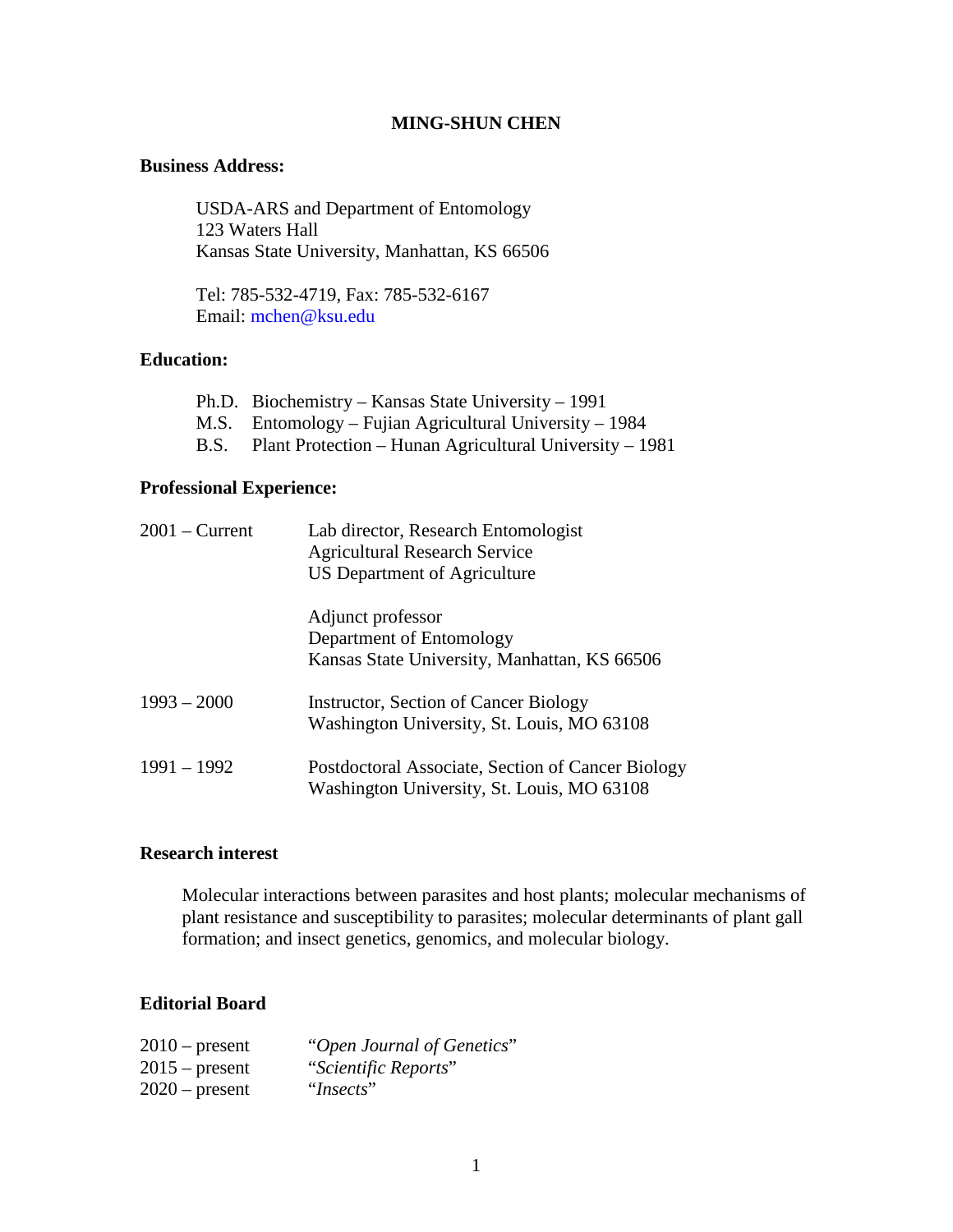## **Patents:**

1. MS Chen, XM Liu, H Trick (2017) *Mayetiola destructor susceptibility gene one* (*Mds-1*) and its application in pest management. US 2017/ 9587248.

# **Publications:**

- 1. Zhang G, Martin TJ, Fritz AK, Li Y, Bai G, Bowden RL, **Chen MS**, Jin Y, Chen X, Kolmer JA, Seabourn BW, Chen RY, and Marshall DS (2020) Registration of 'KS Dallas' red winter wheat. Journal of Plant Registration. [https://acsess.onlinelibrary.wiley.com/doi/full/10.1002/plr2.20108.](https://acsess.onlinelibrary.wiley.com/doi/full/10.1002/plr2.20108)
- 2. Zhang G, Fritz AK, Haley S, Li Y, Bai G, Bowden RL, **Chen MS**, Jin Y, Chen X, Kolmer JA, Seabourn BW, Chen RY, and Marshall DS (2020) Registration of 'KS Western Star' hard red winter wheat. [https://acsess.onlinelibrary.wiley.com/doi/full/10.1002/plr2.20104.](https://acsess.onlinelibrary.wiley.com/doi/full/10.1002/plr2.20104)
- 3. Baenziger PS, Graybosch RA, Rose DJ, Xu L, Guttieri MJ, Regassa T, Klein RN, Kruger GR, Santra DK, Hergert GW, Wegulo SN, Jin Y, Kolmer J, Hein GL, Bradshaw J, **Chen MS**, Bai G, Bowden RL, El-Basyoni I, and Lorenz A (2020) Registration of "NE10589" (Husker Genetics brand "Ruth") Hard Red Winter Wheat'. *Journal of Plant Registration*. 14: 388-397.
- 4. Niu F, Xu Y, Liu X, Zhao L, Bernardo A, Li Y, Liu G, Chen M-S, Gao L, Xu X, Bai G (2020) The Hessian fly recessive resistance gene *h4* in 'Java' mapped to chromosome 1A using genotyping-by-sequencing. Theoretical and Applied Genetics 133:2927-2935.
- 5. Favery B, Dubreuil G, Chen MS, Giron D, Abad P (2020) Convergent and conserved strategies of plant manipulation by gall-inducing insects and nematodes. *Annual Review of Phytopathology* 58: 1-22.
- 6. Al-jbory ZA, Aikins MJ, Park Y, Reeck GR, **Chen MS** (2020) Differential localization of Hessian fly candidate effectors in resistant and susceptible wheat plants. Plant Direct 4(8): e0046.
- 7. Chen X, Yang Z, Chen H, Qi Q, Liu J, Wang C, Shao S, Lu Q, Li Y, Wu H, King-Jones K, **Chen MS** (2020) A complex nutrient exchange between a gallforming aphid and its plant host. *Frontiers in Plant Science* 11:811. https://doi.org/10.3389/fpls.2020.0081.
- 8. Zhao L, Abdelsalam NR, Xu Y**, Chen MS**, Feng Y, Kong L, Bai G (2020) Identification of two novel Hessian fly resistance genes H35 and H36 in a hard winter wheat line SD0165. *Theoretical and Applied Genetics* 133(8): 2343- 2353. [https://link.springer.com/content/pdf/10.1007/s00122-020-03602-3.pdf.](https://link.springer.com/content/pdf/10.1007/s00122-020-03602-3.pdf)
- 9. Zhu L, Yuan J, O'Neal J, Brown D, Chen MS (2020) Analyzing molecular basis of heat-induced loss of wheat resistance to Hessian fly (Diptera: Cecidomyiidae) intestation using RNA-sequencing. *Journal of Economic Entomology* 113 (3): 1504-1512.
- 10. Liu G, Liu X, Xu Y, Bernardo A, **Chen MS**, Li Y, Niu F, Zhao L, Bai G (2020) Reassign Hessian fly resistance genes, *H7* and *H8*, to chromosomes 6A and 2B of the wheat cultivar 'Seneca' using genotyping-by-sequencing. *Crop Science*. 60: 1488-1498.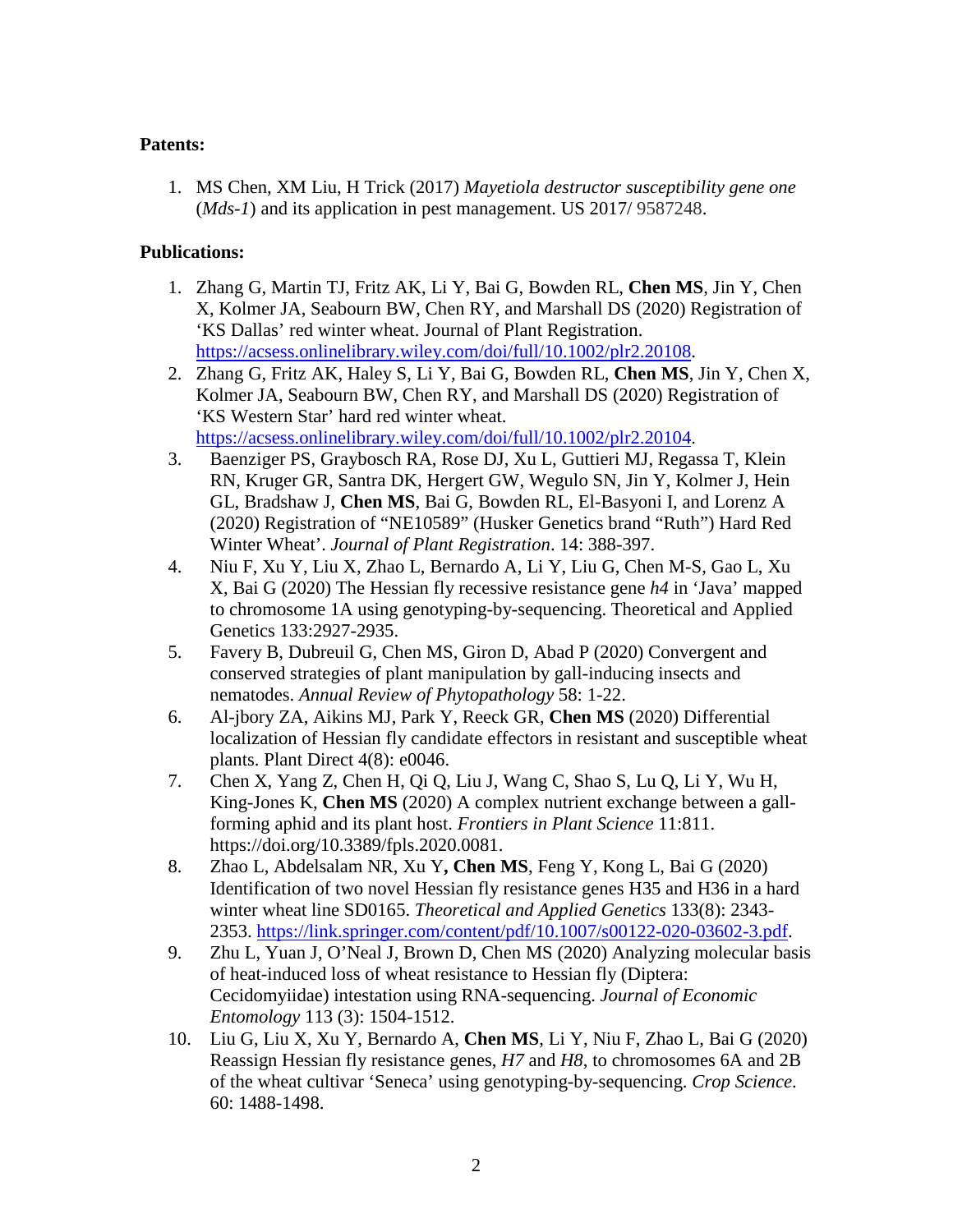- 11. Cheng X, Graces-Carrera S, Whitworth RJ, Fellers JP, Park Y, **Chen MS** (2020) A horizontal gene transfer led to the acquisition of a fructan metabolic pathway in a gall midge. *Advanced Biosystem*. 4(4): e1900275.
- 12. Zhang G, Martin TJ, Fritz AK, Regan R, Bai G, **Chen MS**, Bowden RL, Jin Y, Chen X, Kolmer JA, Chen RY, Seabourn BW (2020) Registration of 'KS Venada' hard white winter wheat. *Journal of Plant Registration*. 14: 153-158.
- 13. Andreas P, Kisiala A, Emery RJN, De Clerck-floate RM, Tooker JF, Price PW, Miller DG, **Chen MS**, Connor EF (2020) Cytokinins are abundant and widespread among insect species. *Plants* 9(2): 208; [https://doi.org/10.3390/plants9020208.](https://doi.org/10.3390/plants9020208)
- 14. Ningh N, Steeves R, **Chen MS**, El-Bouhssini M, Pumphrey M, Poland J (2020) Registration of Hessian fly resistant germplasm KS18WGRC65 carrying *H26* in hard red winter wheat 'Overley' background. *Journal of Plant Registration*. 14: 206-209.
- 15. Ningh N, Steeves R, **Chen MS**, El-Bouhssini M, Pumphrey M, Poland J (2019) Registration of Hessian fly resistant germplasm KS18WGRC65 carrying in hard red winter wheat 'Overley' background. *Journal of Plant Registration*. 14: 206- 209.
- 16. Wang W, Liu P, Lu Q, Ling X, Zhang J, **Chen MS**, Chen H, Chen X (2019) Potential pathways and genes involved in lac synthesis and secretion in *Kerria chinensis* (Heminptera: Kerriidae) based on transcriptomic analyses. *Insects* 10: 430; doi:10.3390/insects10120430.
- 17. Rudd JC, Devkota R, Ibrahim A, Baker J, Baker S, Sutton R, Simoneaux R, Opena G, Hathcoat D, Awida J, Nelson L, Liu S, Xue Q, Bean B, Neely C, Duncan R, Seaboun B, Bowden R, Jin Y, **Chen MS**, Graybosch R (2019) 'TAM 204' Wheat, Adapted to Grazing, Grain, and Graze-out Production Systems in the Southern High Plains. *Journal of Plant Registration* 13(3): 377- 382.
- 18. Lu S, **Chen MS**, Li J, Shi Y, Gu Q, Yan F (2019) Changes in *Bemisia tabaci* feeding behaviors caused directly and indirectly by cucurbit chlorotic yellow virus. *Virology Journal* 16(1): 1-14.
- 19. Wu ZZ, Kang C, Qu MQ, Chen J, **Chen MS**, Bin SY, Lin JT (2019) Candidates for chemosensory genes identified in the Chinese citrus fly, *Bactrocera minax*, through a transcriptomic analysis. *BMC Genomics* 20: 646.
- 20. Wu ZZ, Gui Y, Qu MQ, Lin JH, **Chen MS**, Bin SY, Lin JT (2019) Candidate genes coding for odorant binding proteins and chemosensory proteins identified from dissected antennae and mouthparts of the southern green stink bug *Nezara viridula*. *Comp. Biochem. Physiol.* Part D. 31: 100601.
- 21. Qi Q, Pin LV, Chen XM, Chen H, **Chen MS**, Yang P (2019) Sexual dimorphism in wax secretion offers ecological adaptability during *Ericerus pela* (Heminptera: Coccidae) evolution. *Environ Entomol* 48 (2): 410-418.
- 22. Lu Q, Chen H, Wang C, Yang ZX, Lu P, **Chen MS**, Chen XM (2019) Macroand Microscopic analysis of anatomical structures of Chinese gallnuts and their functional adaptation. *Sci. Rep.* 9: 5193.
- 23. Bassi FM, Brahmi H, Sabraoui A, Amri A, Nsarellah N, Nachit MM, Al-Abdallat A, **Chen MS**, Lazraq A, El Bouhssini M (2019) Genetic identification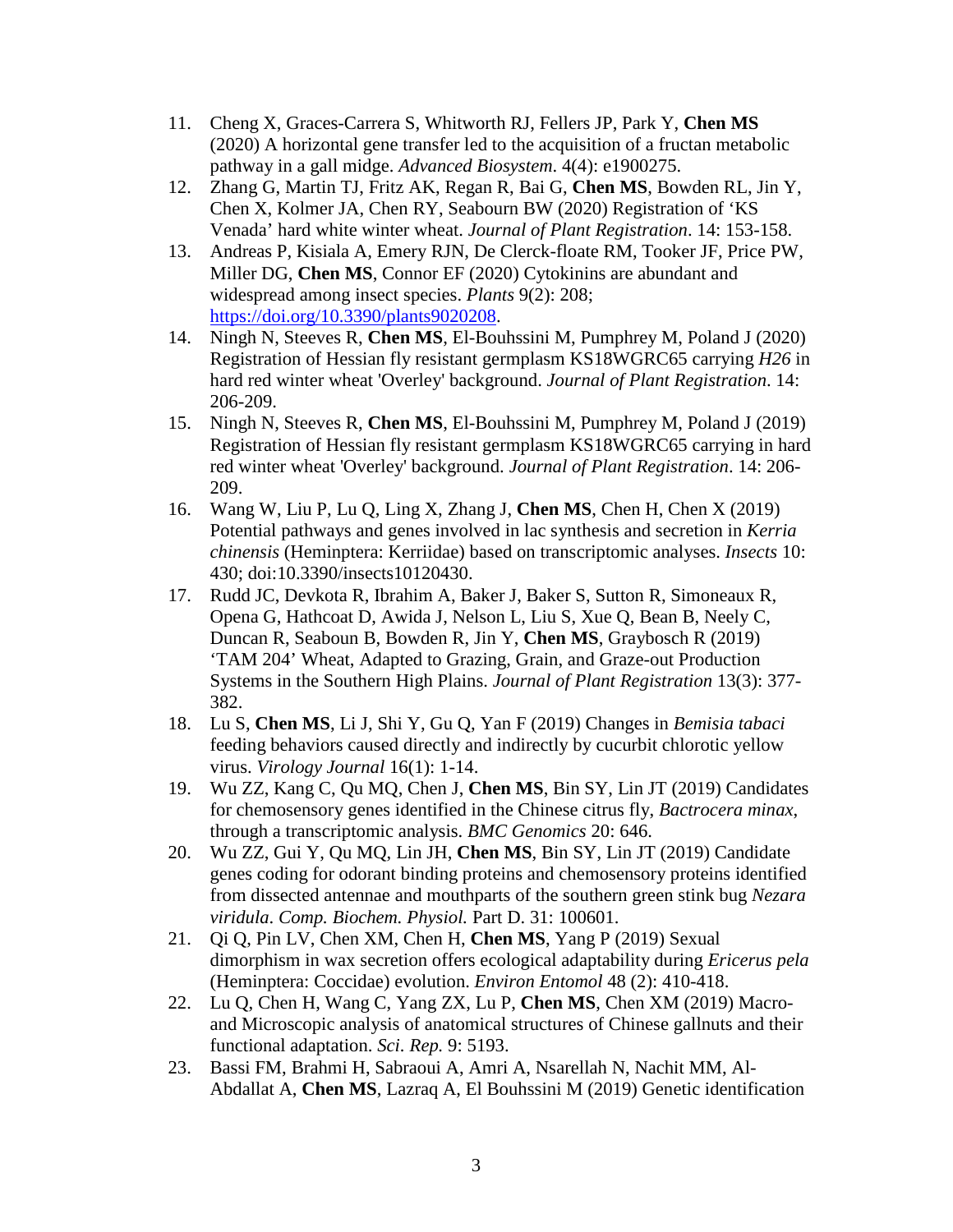of loci for Hessian fly resistance in durum wheat. *Mol. Breed.* 39: 4. https://doi.org/10.1007/s11032-019-0927-1

- 24. Wu H., Chen X., Chen H., Lu Q., Ren W., Yang Z., Liu J., Shao X., Wang C., King-Jones K., **Chen M.S.** (2018) Variation and diversification of the microbiome of *Schlechtendalia chinensis* on two alternate host plants. *PloS ONE* 13 (11): e0200049.
- 25. Rudd J.C., Devkota R.N., Ibrahim A.M., Baker J.A., Baker S., Lazar M.D., Sutton R., Simoneaux B., Opena G., Rooney L.W., Awika J.M., Liu S., Xue Q., Bean B., Duncan R.W., Seabourn B.W., Bowden R.L., Jin Y., **Chen M.S.**, Graybosch R.A. (2018) 'TAM 114' Wheat, Excellent Bread-Making Quality Hard Red Winter Wheat Cultivar Adapted to the Southern High Plains. *Journal of Plant Registration*. 12(3): 367-372.
- 26. Haley S.D., Johnson J.J., Peairs F.B., Stromberger J.A., Hudson-Arns E.E., Seifert S.A., Anderson V.A., Bai G., Chen X., Bowden R.L., Jin Y., Kolmer J.A., **Chen M.S.**, Seabourn B.W. (2018) Registration of 'Avery' hard red winter wheat. *Journal of Plant Registration*. 12(3): 362-366.
- 27. Al-jbory Z.A., El-Bouhssini M., **Chen M.S.** (2018) Conserved and unique putative effectors expressed in the salivary glands of three related gall midge species. *Journal of Insect Science*. 18 (5): 15 (1-9).
- 28. Wang A., Ge J.Q., Chen H., Cheng X., Yang Y., Li J., Whitworth R.J., **Chen M.S.** (2018) An insect nucleoside disphosphate kinase (NDK) functions as an effector protein in wheat-Hessian fly interactions. *Insect Biochemistry and Molecular Biology*. 100: 30-38.
- 29. Tang G., Liu X., Chen G.H., Whitworth R.J., **Chen M.S.** (2018) Increasing temperature reduces wheat resistance mediated by major resistance genes to *Mayetiola destructor*. *Journal of Economic Entomology*. 111(3): 1433-1438.
- 30. Haley S.D., Johnson J.J., Peairs F.B., Stromberger J.A., Hudson-Arns E.E., Seifert S.A., Anderson T., Rosenow A., Bai G., **Chen M.S.**, Bowden R.L., Jin Y., Kolmer J.A., Seabourn B.W. (2018) Registration of 'Langin' hard red winter wheat. *Journal of Plant Registration*. 12(2): 232-236.
- 31. Cheng G., **Chen M.S.**, Zhu L. (2018) 12-Oxo-Phytodienoic acid enhances wheat resistance to Hessian fly (Diptera: Cecidomyiidae) under heat stress. *Journal of Economic Entomology*. 111(2): 917-922.
- 32. Al-jbory Z.A., Anderson K.M., Harris M.O., Mittapalli O., Whitworh R.J. **Chen M.S.** (2018) Transcriptomic analysis of the secreted proteins from the salivary glands of wheat midge larvae. *Journal of Insect Science*. 18(1): 17 (1-5).
- 33. Ando K., Rynearson S., Muleta K., Gedamu J., Girma B., Bosque-Pérez N.A., **Chen M.S.**, Pumphrey M.O. (2018) Genome-wide associations for multiple pest resistances in a northwestern United States elite spring wheat pane. *PloS ONE* 13(2): e0191305.
- 34. Zhang G., Martin T.J., Fritz A.K., Miller R., Bai G., **Chen M.S.**, Bowden R.L. (2018) Registration of 'Tatanka' hard red winter wheat. *Journal of Plant Registration*. 12(1): 74-78.
- 35. Al-jbory Z.A., **Chen M.S.** (2018) Indirect Plant Defense against Insect Herbivores: A Review. *Insect Science*. 25(1): 2-23.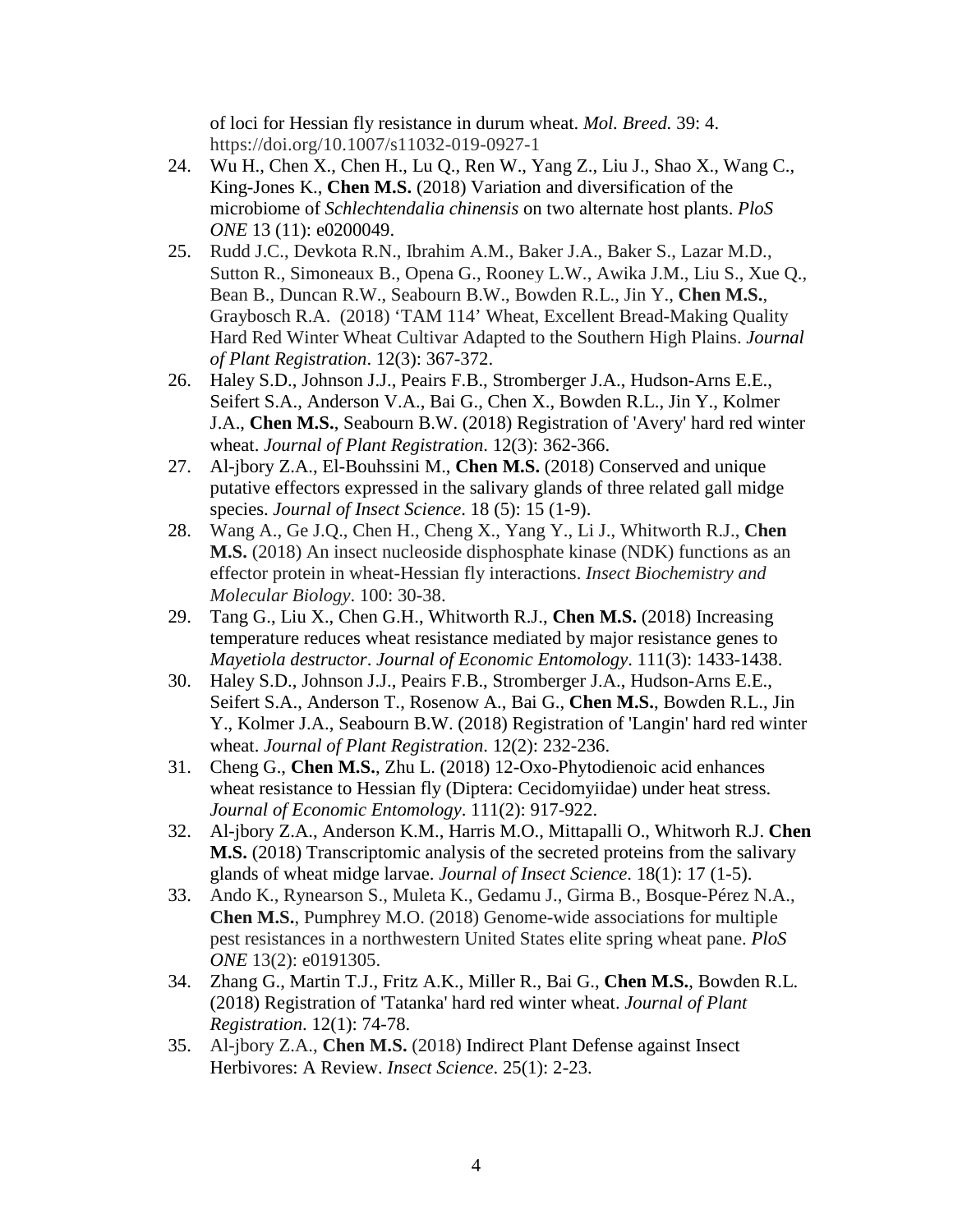- 36. Haley S.D., Johnson J.J., Peairs F.B., Stromberger J.A., Hudson-Arns E.E., Seifert S.A., Anderson V.A., Bai G., Chen X., Bowden R.L., Jin Y., Kolmer J.A., **Chen M.S.**, Seabourn B.W. (2017) Registration of 'sunshine' hard white winter wheat. *Journal of Plant Registration*. 11: 289-294.
- 37. Tan C.-T., Yu H., Yang Y., Xu X., **Chen M.S.**, Rudd J.C., Xue Q., Ibrahim A., Garza L., Wang S., Sorrells M.E., Liu S. (2017) Development and validation of KASP markers for the greenbug resistance gene *Gb7* and Hessian fly resistance gene *H32* in wheat. *Theoretical and Applied Genetics*. 130 (9): 1867-1884.
- 38. Du C., Whitworth R.J, **Chen M.S.** (2017) MicroRNA variants, expression, and putative targets in the gall midge *Mayetiola Destructor*. *Journal of Molecular Biology and Techniques* 1(1): 103.
- 39. Zhang M., Liang Y., Song A., Yu B., Zeng X., **Chen M.S.**, Yin H., Zhang X, Sun B., Fan F. (2017) Loss of soil microbial diversity may increase insecticide uptake by crop. *Agriculture, Ecosystems and Environment* 240: 84-91.
- 40. **Chen M.S.**, Liu S., Wang H., Cheng X., El Bouhssini M., Whitworth R.J. (2016) Genes expressed differentially in Hessian fly larvae feeding in resistant and susceptible plants. *Int. J. Mol. Sci.* 17 (8): 1324.
- 41. Zhang G., Martin T.J., Fritz A.K., Miller R., **Chen M.S.**, Bowden R.L., Bai G. (2016) Registration of 'Joe' hard white winter wheat. *Journal of Plant Registration*. 10 (3): 283-286.
- 42. Baenziger P.S., Graybosch R.A., Regassa T., Klein R., Kruger G., Santra D., Xu L., Rose D.J., Wegulo S.N., Kolmer J., Hein G., **Chen M.S.**, Bai G., Bowden R.L., Poland J. (2016) Release of 'NE05548' (Husker Genetics Brand Panhandle) hard red winter wheat. *Journal of Plant Registration.* 10 (3): 276- 282.
- 43. Schwarting HN, Withworth RJ, **Chen MS**, Cramer G, Maxwell T (2016) Impact of Hessian fly, *Mayetiola destructor*, on developmental aspects of hard red winter wheat in Kansas. *Southwestern Entomologist* 41: 321-330.
- 44. **Chen M.S.**, Liu S., Wang H., Cheng X., El Bouhssini M., Whitworth R.J. (2016) Massive shift in gene expression during transitions between developmental stages of the gall midge, *Mayetiola destructor*. *PloS ONE* 11(5): e0155616.
- 45. Zhao C., Shukle R., Escalante L.N., **Chen M.S.**, Richards S., Stuart J.J. (2016) Avirulence gene mapping in the Hessian fly (Mayetiola destructor) reveals a protein phosphatase 2C effector gene family. J. Insect Physiol. 84: 22-31.
- 46. Schwarting H.N., Whitworth R.J., Cramer G., **Chen M.S.** (2015) Pheromone trapping to determine Hessian fly (Diptera: Cecidomyiidae) activity in Kansas. *Journal of the Kansas Entomological Society* 88 (4): 411-417.
- 47. Zhang G., Martin T.J., Fritz A.K., Miller R., **Chen M.S.**, Bowden R.L., Johnson J.J. (2015) Registration of 'Oakley CL' wheat. *Journal of Plant Registration.* 9:190-195.
- 48. Zhao, C. et al. (2015) A massive expansion of effector genes underlies gallformation in the wheat pest *Mayetiola destructor*. *Current Biology* 25(5): 613- 620.
- 49. Li G., Wang Y., **Chen M.S.**, Edae E., Poland J., Akhunov E., Chao S., Bai G. Carver B.F., Yan L. (2015) Precisely mapping a major gene conferring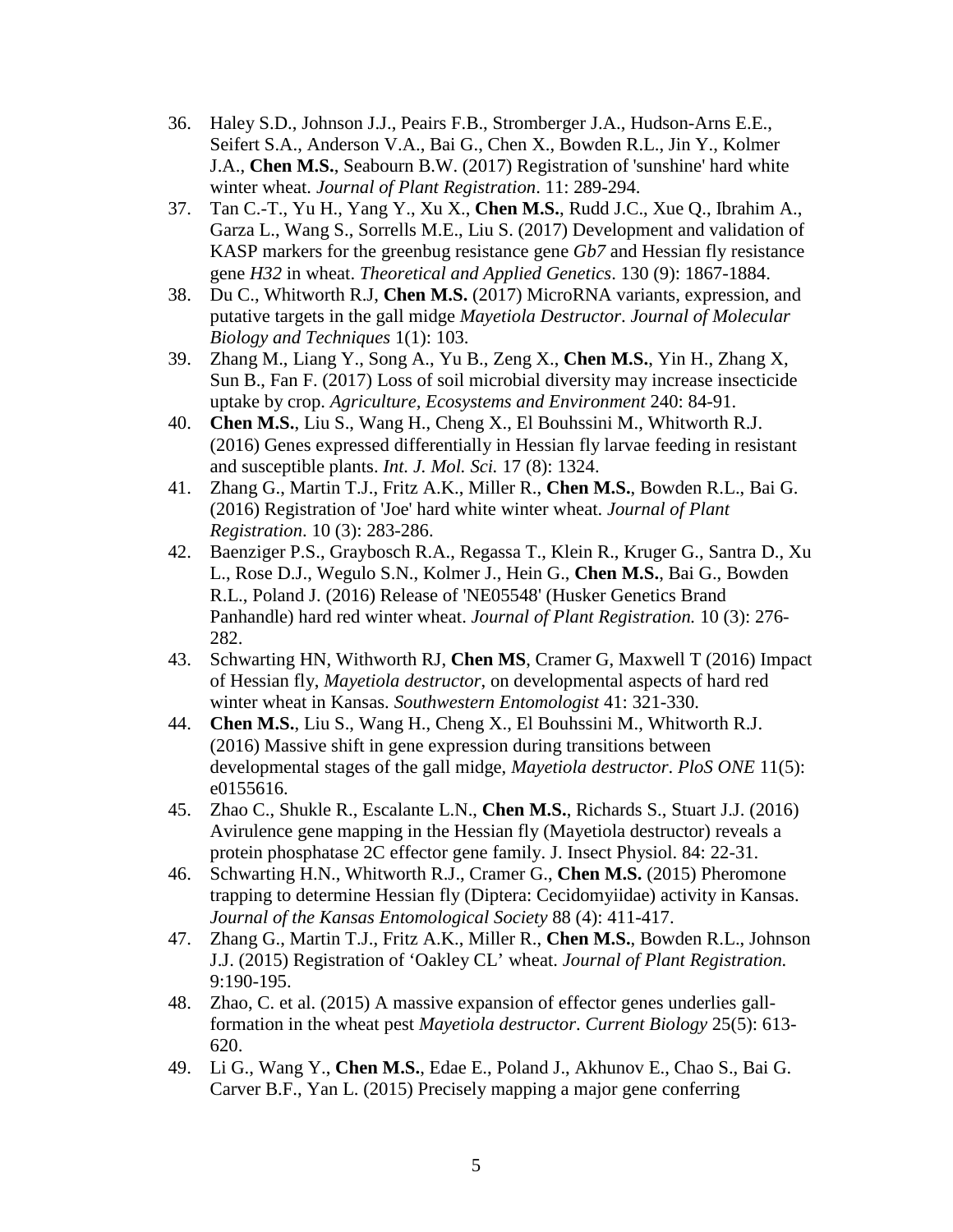resistance to Hessian fly in bread wheat using genotyping-by-sequencing. *BMC Genomics* 16: 108.

- 50. Liu X., Zhang S., Whitworth R.J., Stuart J.J., **Chen M.S.** (2015) Unbalanced activation of glutathione metabolic pathways suggests potential involvement in plant defense against the gall midge *Mayetiola destructor*. *Nature Scientific Report* 5: 8092 (doi:10.1038/srep08092)
- 51. Harris M.O., Firesen T.L., Xue S.S., **Chen M.S.**, Giron D., Stuart J.J. (2015) Pivoting from Arabidopsis to wheat to understand how agricultural plants integrate responses to biotic stress. *Journal of Experimental Botany* 66: 513- 531.
- 52. Johnson A.J., Shukle R.H., **Chen M.S.**, Srivastava S., Subramanyam S., Schemerhorn B.J., Weintraub P.G., Abdel Moniem H.E., Flanders K.L., Buntin G.D., Williams C.E. (2015) Differential expression of candidate salivary effector proteins in field collections of Hessian fly, Mayetiola destructor. *Insect Molecular Biology* 24:191-202.
- 53. Currie Y., **Chen M.S.**, Nickolov R., Bai B., Zhu L. (2014) Impact of transient heat stress on polar lipid metabolism in seedlings of wheat near-isogenic lines contrasting in resistance to Hessian fly (Cecidomyiidae) infestation. *Journal of Economic Entomology* 107 (6): 2196-2203.
- 54. Underwood J., Moch J., **Chen M.S.**, Zhu L. (2014) Exogenous salicylic acid enhances the resistance of wheat seedlings to Hessian fly (Diptera: Cecidomyiidae) infestation under heat stress. *Journal of Economic Entomology*. 107 (5): 2000-2004.
- 55. Baenziger P.S., Graybosch R.A., Regassa T., Klein R.N., Kruger G.R., Santra D.K., Xu L., Rose D.J., Wegulo S.N., Jin Y., Kolmer J., Hein G.L.,**Chen M.S.**, Bai G. Bowden R.L., and Poland J. (2014) Registration of 'NE06545' (Husker Genetics Brand Freeman) hard red winter wheat. *Journal of Plant Registration* 8: 279-284.
- 56. Aggarval, R., Subramanyam, S., Zhao, C., **Chen, M.S.**, Harris, M.O., Stuart, J.J. (2014) Avirulence effector discovery in a plant galling and plant parasitic arthropod, the Hessian fly (*Mayetiola destructor*) *PloS One*. 9(6): e100958.
- 57. **Chen, M.S.**, Wheeler, S., Wang, H., Whitworth, R.J. (2014) Impact of temperatures to Hessian fly resistance of selected wheat cultivars in the Great Plains region. *Journal of Economic Entomology*. 107(3): 1266-1273.
- 58. **Chen, M.S.**, Wheeler, S., Davis, H., Whitworth, R.J. Knutson, A., Giles, K.L., Royer, T.A., Skinner, M. (2014) Molecular markers for species identification of Hessian fly males caught on sticky pheromone traps. *Journal of Economic Entomology.* 107(3):1110-1117.
- 59. Bansal, R., Hulbert, S.H., Reese, J.C., Whitworth, R.J., Stuart, J.J., **Chen, M.S.** (2014) Pyrosequencing reveals the predominance of Pseudomonadaceae in gut microbiome of a gall midge. *Pathogens* 3(2): 459-472.
- 60. Haley, S.D., Johnson, J.J., Peairs, F.B., Stromberger, J.A., Hudson, E.E., Seifert, S.A., Kottke, R.A., Valdez, V.A., Nachtman, J.J., Rudolph, J.B., Bai, B., Chen, X., Bowden, R.L., Jin, Y., Kolmer, J.A., **Chen, M.S.** Seabourn, B.W. (2014) Registration of 'Cowboy' Wheat. *Journal of Plant Registration.* 8(2): 169-172.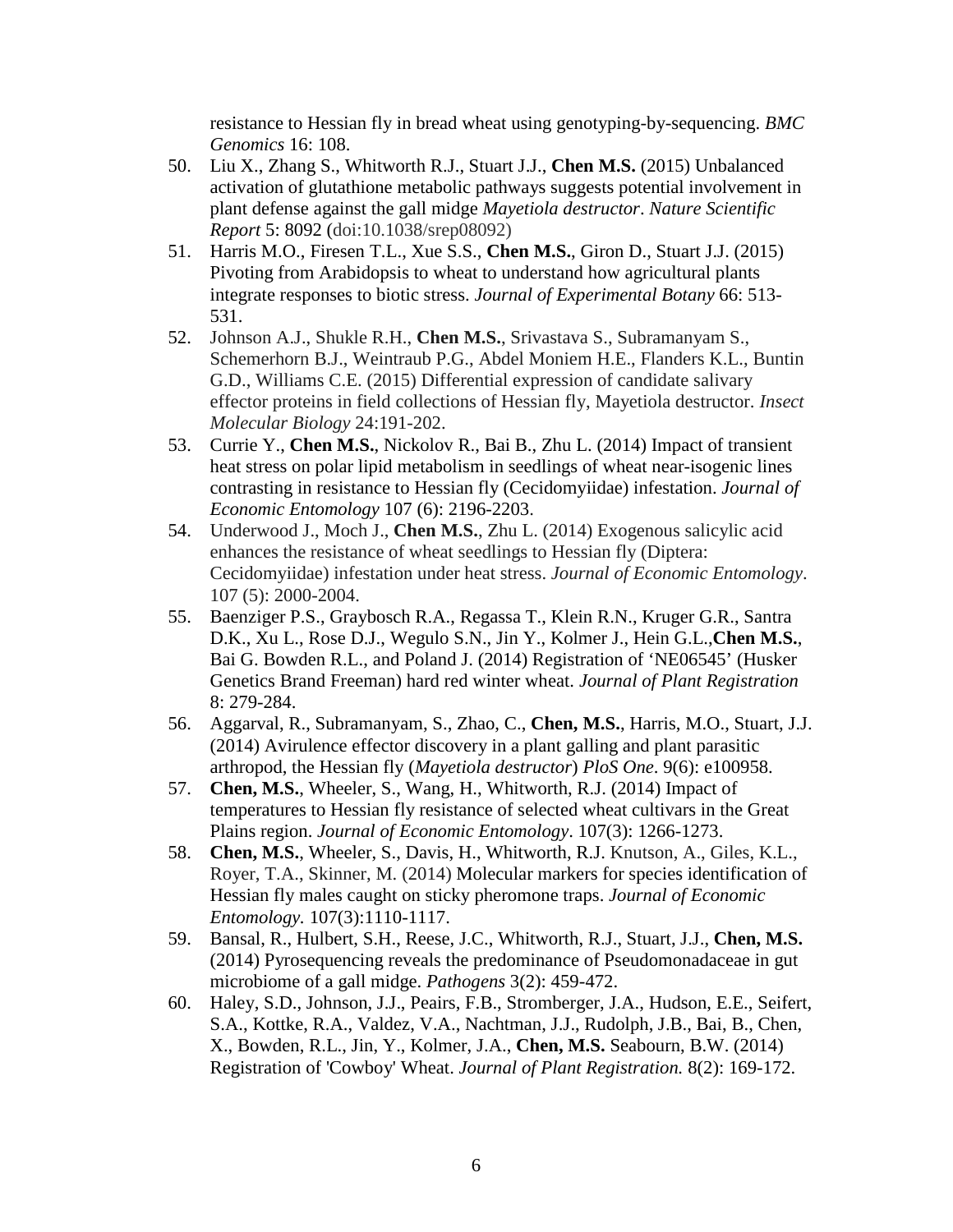- 61. Haley, S.D., Johnson, J.J., Peairs, F.B., Stromberger, J.A., Hudson-Arns, E.E., Seifert, S.A., Valdez, V.A., Kottke, R.A., Rudolph, J.B., Bai, G., Chen, X., Bowden, R.L., Jin, Y., Kolmer, J.A., **Chen, M.S.**, Seabourn, B.W., and Dowell, F.E. (2014) Registration of 'Antero' wheat. *Journal of Plant Registration* 8(2): 165-168.
- 62. Ananthakrishanan, R., Sinha, D.K., Murugan, M., Zhu, K.Y., **Chen, M.S.**, Zhu, Y.C., Smith, C.M. (2014) Comparative gut transcritpome analysis reveals differences between virulent and avirulent Russian wheat aphids *Diuraphis noxia*. *Arthropod-Plant Interactions* 8 (2): 79-88.
- 63. Garcés-Carrera, S., Knutson, A., Wang, H., Giles, K.L., Huang, F., Whitworth, R.J., Smith, C.M., **Chen, M.S.** (2014) Virulence and biotype analyses of Hessian fly (*Mayetiola destructor*) populations from Texas, Louisiana, and Oklahoma. *Journal of Economic Entomology*. 107: 417-423.
- 64. Currie Y., Moch J., Underwood J., Kharabsheh H., Quesenberry A., Miyagi R., Thomas C., Boney M., Woods S., **Chen M.S.**, and Zhu L. (2014) Transient heat-stress compromises the resistance of wheat seedlings to Hessian fly (Diptera: Cecidomyiidae) infestation. *Journal of Economic Entomology.* 107: 389-395.
- 65. Martin T.J., Zhang G., Fritz A.K., Miller R., **Chen M.S.** (2014) Registration of 'Clara CL" wheat. *Journal of Plant Registration*. 8: 38-42.
- 66. Hunger R.M., Edwards J.T., Bowden R.L., Yan L., Rayas-Duarte P., Bai G., Horn G.W., Kolmer J.A., Giles K.L., **Chen M.S.**, Jin Y., Osburn R.D., Bayles M.B., Seabourn B.W., Klatt A.R., Carver B.F. (2014) 'Billings' Wheat Combines Early Maturity, Disease Resistance, and Desirable Grain Quality for the Southern Great Plains of the USA. *Journal of Plant Registration*. 8: 22-31.
- 67. Cheng Y., Wang Q., Li Z., Gui J., Hu S., Zhao H., **Chen, M.S.** (2013) Cytological and comparative proteomic analyses on male dterility in *Brassica napus* L. induced by the chemical hybridization agent monosulfuron ester sodium. *PloS One* 8 (11): e80191.
- 68. Li C., Chen M.S., Chao S., Yu J., Bai G. (2013) Identification of a novel Hessian fly resistance gene, *H34*, in wheat using recombinant inbred lines and single nucleotide polymorphism markers. *Theoretical and Applied Genetics.* 126 (8): 2065-2071.
- 69. Khajuria C., Wang H., Liu X, Wheeler X., Reese J.C., El Bohssini M., Whitworth R.J., **Chen M.S.** (2013) Mobilization of lipids and fortification of cell wall and cuticle are important in host defense against Hessian fly. *BMC Genomics* 14: 423.
- 70. Liu X.M, Khajuria C., Li J., Trick H.N., Huang L., Gill B.S., Reeck G.R., Antony G., White F.F., **Chen M.S.** (2013) Wheat *Mds-1* encodes a heat-shock protein and governs susceptibility towards the Hessian fly gall midge. *Nature Communication*. 4: 2070. [http://www.nature.com/ncomms/2013/130624/ncomms3070/full/ncomms3070.h](http://www.nature.com/ncomms/2013/130624/ncomms3070/full/ncomms3070.html) [tml](http://www.nature.com/ncomms/2013/130624/ncomms3070/full/ncomms3070.html)
- 71. Chen H., Zhu Y.C., Whitworth R.J., Reese J.C., **Chen M.S.** (2013) Serine and cysteine protease-like genes in the genome of a gall midge and their interactions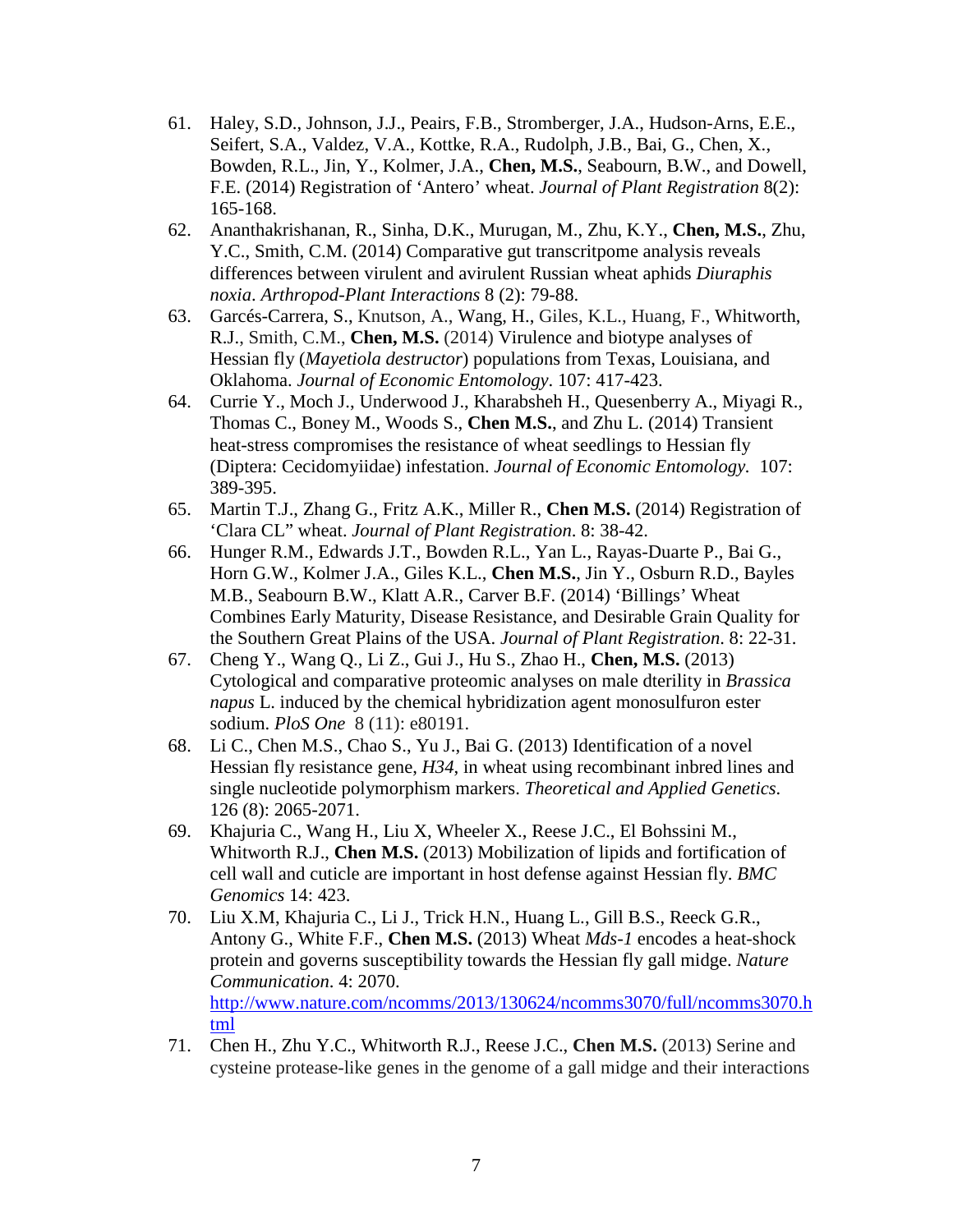with host plant genotypes. *Insect Biochemistry and Molecular Biology*. 43: 701- 711.

- 72. Tan T.T., Carver B.F., **Chen M.S.**, Gu Y.Q., Yan L. (2013) Genetic association of *OPR* genes with resistance to Hessian fly in hexaploid wheat. Journal of Experimental Botany. *BMC Genomics.* 14:369.
- 73. Martin T.J., Zhang G., Fritz A.K., Miller R., **Chen, M.S.** (2013) Registration of 'Tiger" wheat. *Journal of Plant Registration* 7(2): 201-204.
- 74. Khajuria C., Williams C., J.C., El Bohssini M., Whitworth R.J., Richards S., Stuart J.J., **Chen M.S.** (2013) Deep Sequencing and Genome-wide Analysis Reveals the Expansion of MicroRNA Genes in the Gall Midge *Mayetiola Destructor*. *BMC Genomics* 14: 187.
- 75. You M., Yue Z., He W., Yang X., Yang G., Xie M., Zhan D., Baxter S.W., Vasseur L., Gurr G.M., Douglas, C.J., Bai, J., Wang, P., Cui, K., Huang, S., Li, X., Zhou, Q., Wu, Z., Chen, Q., Liu C., Wang B., Li X., Xu X., Lu C., Hu M., Davey J.W., Smith S.M., **Chen M.S.**, Xia X., Tang W., Ke F., Zheng D., Hu Y., Song F., You Y., Ma X., Peng L., Zheng Y., Liang Y., Chen Y., Yu L., Zhang Y. Liu, Y., Li G., Fang L., Li J., Zhou X., Lou Y., Gou C., Wang J., Wang J., Yang H., Wang J. (2013) A heterozygous moth genome provides insights into herbivory and detoxification. *Nature Genetics* 45: 220-225.
- 76. Wang H., Zhang H., Dai Z., **Chen M.S.**, Yuan Z. (2013) TSG: A new algorithm for binary and multi-class cancer classification and informative genes selection. *BMC Medical Genomics*, 6 (Suppl 1): S3 (http://www.biomedcentral.com/1755-8794/6/S1/S3).
- 77. El Bouhssini M., Ogbonnaya F.C., **Chen M.S.**, Lhaloui S., Rihavvi F., Dabbous A. (2013) Sources of resistance in primary synthetic hexaploid wheat triticum aestivum L.) to insect pests - Hessian fly, Russian wheat aphid and Sunn pest in the fertile Crescent. *Genetic Resources and Crop Evolution* 10.1007/s10722- 012-9861-3.
- 78. Zhang H., Wang H., Dai Z., **Chen M.S.**, Yuan Z. (2012) Improving accuracy for cancer classification with a new algorithm for genes selection. *BMC Bioinformatics* 13(1): 298.
- 79. Ma M., Yan Y., Huang L., **Chen M.S.**, Zhao H. (2012) Virus-induced genesilencing in wheat spikes and grains and its application in functional analysis of HMW-GS-encoding genes. *BMC Plant Biology* 12:141 (doi:10.1186/1471- 2229-12-141).
- 80. Haley S.D., Johnson J.J., Peairs F.B., Stromberger J.A., Hudson E.E., Seifert S.A., Kottke R.A., Valdez V.A., Rudolph J.B., Martin T.J., Bai G., Chen X., Bowden R.L., Jin Y., Kolmer J.A., **Chen M.S.**, Seabourn BW (2012) Registration of 'Denali' wheat. *Journal of Plant Registration* 6: 311-314.
- 81. Haley S.D., Johnson J.J., Westra P.H., Peairs F.B., Stromberger J.A., Hudson E.E., Seifert S.A., Kottke R.A., Valdez V.A., Rudolph J.B., Bai G., Chen X., Bowden R.L., Jin Y., Kolmer J.A., **Chen M.S.**, Seabourn B.W. (2012) Registration of 'Brawl CL plus' wheat. *Journal of Plant Registration* 6: 306– 310.
- 82. Haley S.D., Johnson J.J., Peairs F.B., Stromberger J.A., Hudson E.E., Seifert S.A., Kottke R.A., Valdez V.A., Rudolph J.B., Bai G., Chen X., Bowden R.L.,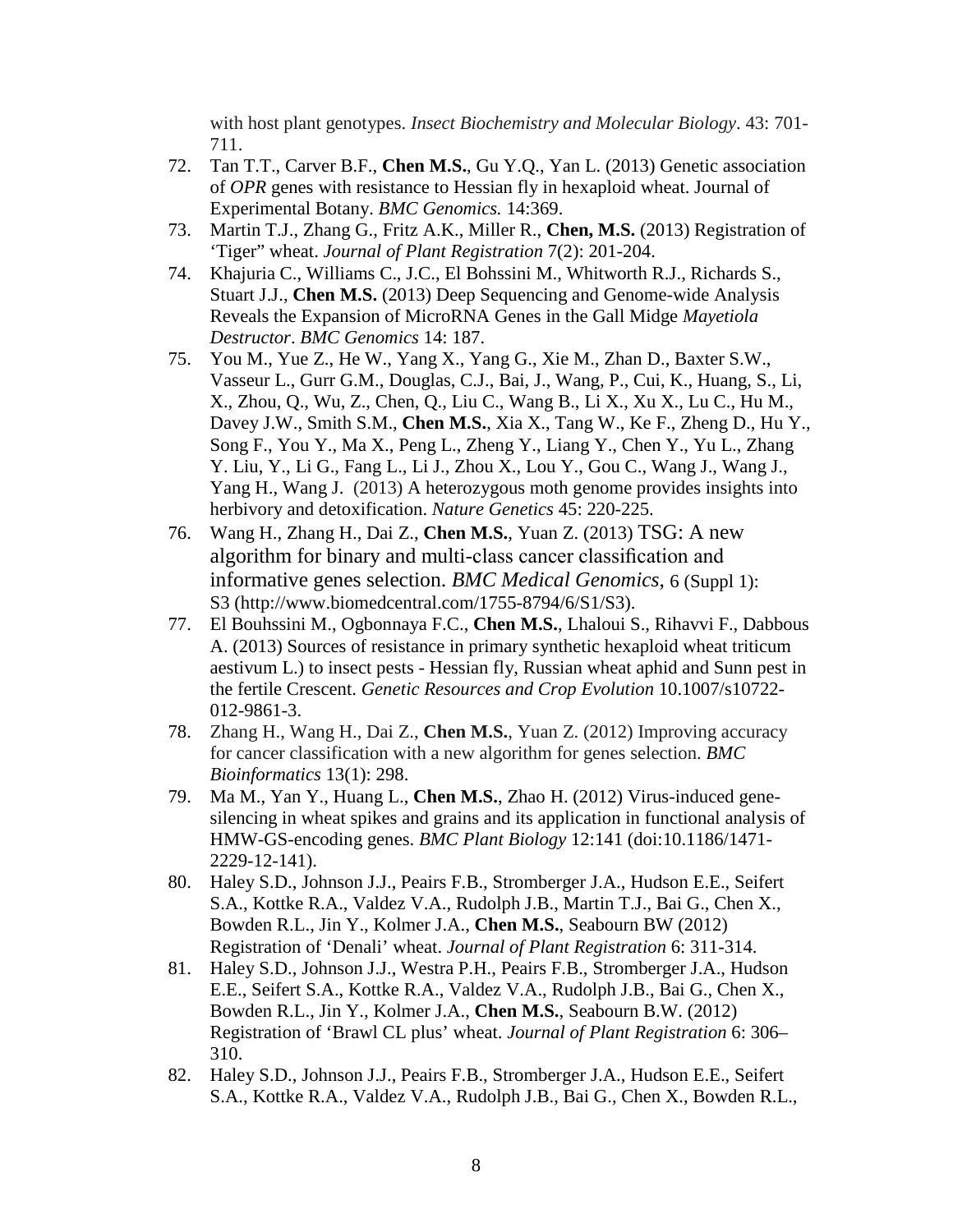Jin Y., Kolmer J.A., **Chen M.S.**, Seabourn B.W. (2012) Registration of 'Byrd' wheat. *Journal of Plant Registration* 6: 302-305.

- 83. Zhu L., Liu X., Wang H., Khajuria C., Reese J.C., Whitworth R.J., Welti R., and **Chen M.S.** (2012) Rapid mobilization of membrane lipids in wheat leafsheathes during incompatible interactions with Hessian fly. *Molecular Plant-Microbe Interactions* 25 (7): 920-930.
- 84. Edwards J.T., Hunger R.M., Smith E.L., Horn G.W., **Chen M.S.**, Yan L., Bai G., Bowden R.L., Rayas-Duarte P., Osburn R.A., Kolmer J.A., Jin Y., Porter D.R., Giles K.L., Seabourn B.W., Bayles M. B., Carver B.F. (2012) 'Duster' Wheat: A durable, dual-purpose cultivar adapted to the southern Great Plains of the USA. *Journal of Plant Registration* 6(1): 37-48*.*
- 85. Baenziger P.S., Graybosch R.A., Regassa T., Nelson, L.A., Klein R.N., Santra D., Baltensperger D.D., Krall J.M., Xu L., Wegulo S.N., Jin Y., Kolmer J., **Chen M.S.**, and Bai G. (2012) Registration of 'NE01481' hard red winter wheat. *Journal of Plant Registration* 6(1): 49-53.
- 86. Baenziger P.S., Graybosch R.A., Regassa T., Nelson, L.A., Klein R.N., Santra D., Baltensperger D.D., Krall J.M., Xu L., Wegulo S.N., Jin Y., Kolmer J., **Chen M.S.**, and Bai G. (2012) Registration of 'NI04421' hard red winter wheat. *Journal of Plant Registration* 6(1): 54-59.
- 87. Zhu L., Reese J.C., Louis J., Campbell L., **Chen M.S.** (2011) Electrical penetration graph analysis of the feeding behavior of soybean aphids on soybean cultivars with antibiosis. *Journal of Economic Entomology* 104(6): 2068-2072.
- 88. Zhu L., **Chen M.S.**, and Liu X. (2011) Changes in phytohormones and fatty acids in wheat and rice seedlings in response to Hessian fly (Diptera: Cecidomyiidae) infestation. *Journal of Economic Entomology* 104(4): 1384- 1392.
- 89. Khajuria C., Buschman L.L., **Chen M.S.**, Siegfried B.D., and Zhu K.Y. (2011) Identification of a novel aminopeptidase P-like gene (*OnAPP*) possibly involved in Bt toxicity and resistance in a major corn pest (*Ostrinia nubilalis*). *PloS One* 6(8): e23983.
- 90. Bansal R., Hulbert S., Schemerhorn B., Reese J.C., Whitworth R.J., Stuart J.J., **Chen M.S.** (2011) Hessian fly-associated bacteria: Transmission, essentiality, and composition. *PloS One* 6 (8): e23170.
- 91. Khajuria C., Buschman L.L., **Chen M.S.**, and Zhu K.Y. (2011) Characterization of six antibacterial response genes and their expression responses to bacterial challenge in European corn borer (*Ostrinia nubilalis*). *Journal of Insect Physiology.* 57: 345-355.
- 92. Zhu Y.C., Guo Z., **Chen M.S.**, Zhu K.Y., Liu X.F., Scheffler B.E. (2011) Major pesticide receptors, detoxification enzymes, and transcriptional profile in midgut of the tobacco budworm, Heliothus virescens (Lepidoptera: Noctuidae). *Journal of Invertebrate Pathology*. 106 (2): 296-307.
- 93. Haley S.D., Johnson J.J., Peairs F.B., Stromberger J.A., Heaton E.E., Seifert S.A., Kottke R.A., Rudolph J.B., Bai G., Bowden R.L., **Chen M.S.**, Chen X., Jin Y., Kolmer J.A., Chen R., and Seabourn B.W. (2011) Registration of 'Snowmass' wheat. *Journal of Plant Registration*. 5: 87-90.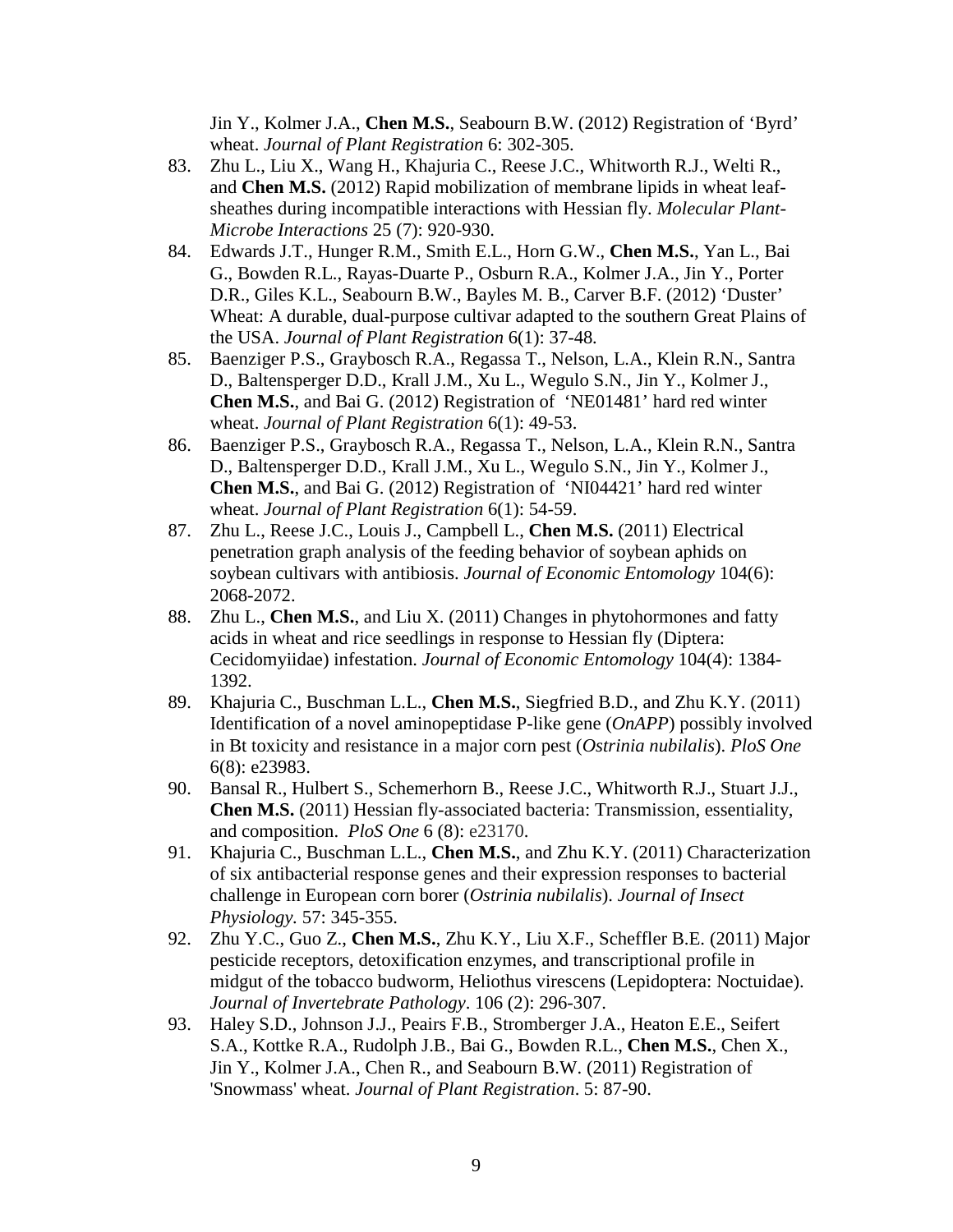- 94. Baenziger P.S., Graybosch R.A., Nelson L.A., Regassa T., Klein R.N., Baltensperger D.D., Santra D.K., Ibrahim A.M.H., Berzonsky W., Krall J.M., Xu L., Wegulo S.N., Bernards M.L., Jin Y., Kolmer J., Hatchett J.H., **Chen M.S.**, and Bai G. (2011) Registration of 'NH03614 CL' Wheat. *Journal of Plant Registration.* 5: 75-80.
- 95. **Chen M.S.**, Liu X.-M., Yang Z., Zhao H., Shukle R.H., Stuart J.J., and Hulbert S. (2010) Unconventional conservation among genes encoding small secreted salivary gland proteins from a gall midge. *BMC Evolutionary Biology*. 10: 296.
- 96. Khajuria C., Buschman L.L., **Chen M.S.**, Muthudrishnan S., and Zhu K.Y. (2010) A gut-specific chitinase gene essential for regulation of chitin content of peritrophic matrix and growth of *Ostrinia nubilalis* larvae. *Insect Biochemistry and Molecular Biology.* 40: 621-629.
- 97. Zhang S.Z., Shukle R., Mittapalli O., Zhu Y.C., Reese J.C., Wang H.Y., Hua B.Z., and **Chen M.S.** (2010) The Gut Transcriptome of a Gall Midge, Mayetiola destructor. *Journal of Insect Physiology.* 56: 1198-1206.
- 98. Cainong J.C., Zavatsky L.E., **Chen M.S.**, Johnson J., Friebe B., Gill B.S., and Lukaszewski A.J. (2010) Wheat-rye T2BS 2BL-2RL recombinants with resistance to Hessian fly (*H21*). *Crop Science* 50: 920-925.
- 99. Smith C.C., Liu, X.M., Wang L.J., Liu X., **Chen M.S.**, Starkey S., and Bai J.F. (2010) Aphid feeding activates expression of a transcriptome of oxylinpin-based defense signals in wheat involved in resistance to herbivory. Journal of Chemical Ecology. 36: 260-276.
- 100. Benatti T.R., Valicente F.H., Aggarwal R., Zhao C., Walling J.G., **Chen M.S.**, Cambron SE, Schemerhorn BJ, Stuart JJ (2010) A neo-sex-chromosome that drives post-zygotic sex determination in the Hessian fly (Mayetiola destructor). *Genetics*. 184: 769-777.
- 101. Zhu L.C., Liu X., **Chen M.S.** (2010) Differential accumulation of phytohormones in wheat seedlings attacked by avirulent and virulent Hessian fly (Diptera: Cecidomyiidae) larvae. *Journal of Economic Entomology*. 103(1): 178-185.
- 102. Liu X.M., Williams C.E., Nemacheck J.A., Wang H.Y., Subramanyam S., Zheng C., **Chen, M.S.** (2010) Reactive Oxygen Species Are Involved in Plant Defense against a Gall Midge. *Plant Physiology.* 152: 985-999.
- 103. Baenziger P.S., Graybosch R.A., Nelson L.A., Baltensperger L.A. Xu S.N., Wegulo S., Watkins J.E., Jin Y., Kolmer J., Hatchett J.H., **Chen M.S.**, Bai G. (2009) Registration of 'Camelot' wheat. *Journal of Plant Registration.* 3:256- 263.
- 104. **Chen M.S.**, Liu X.M., Wang H.**,** El Bouhssini M. (2009) Hessian fly (*Mayetiola destructor*) interactions with barley, rice, and wheat seedlings. *Journal of Economic Entomology*. 102(4): 1663-1672.
- 105. Aggarwal R., Bennati T.R, Gill N., Zhao C.Y., **Chen M.S.**, Fellers J.P., Schemerhorn B.J., Stuart J.J. (2009) A BAC-based physical map of the Hessian fly genome anchored to polytene chromosomes. *BMC Genomics.* 10: 293.
- 106. Khajuria C., Zhu Y.C., **Chen M.S.**, Buschman L.L., Higgins R.A., Yao J., Creso A.L.B., Siegfried B.D., Muthukrishnan S. Zhu K.Y. (2009) Expressed sequence tags from larval gut of the European corn borer (Ostrinia nubilalis):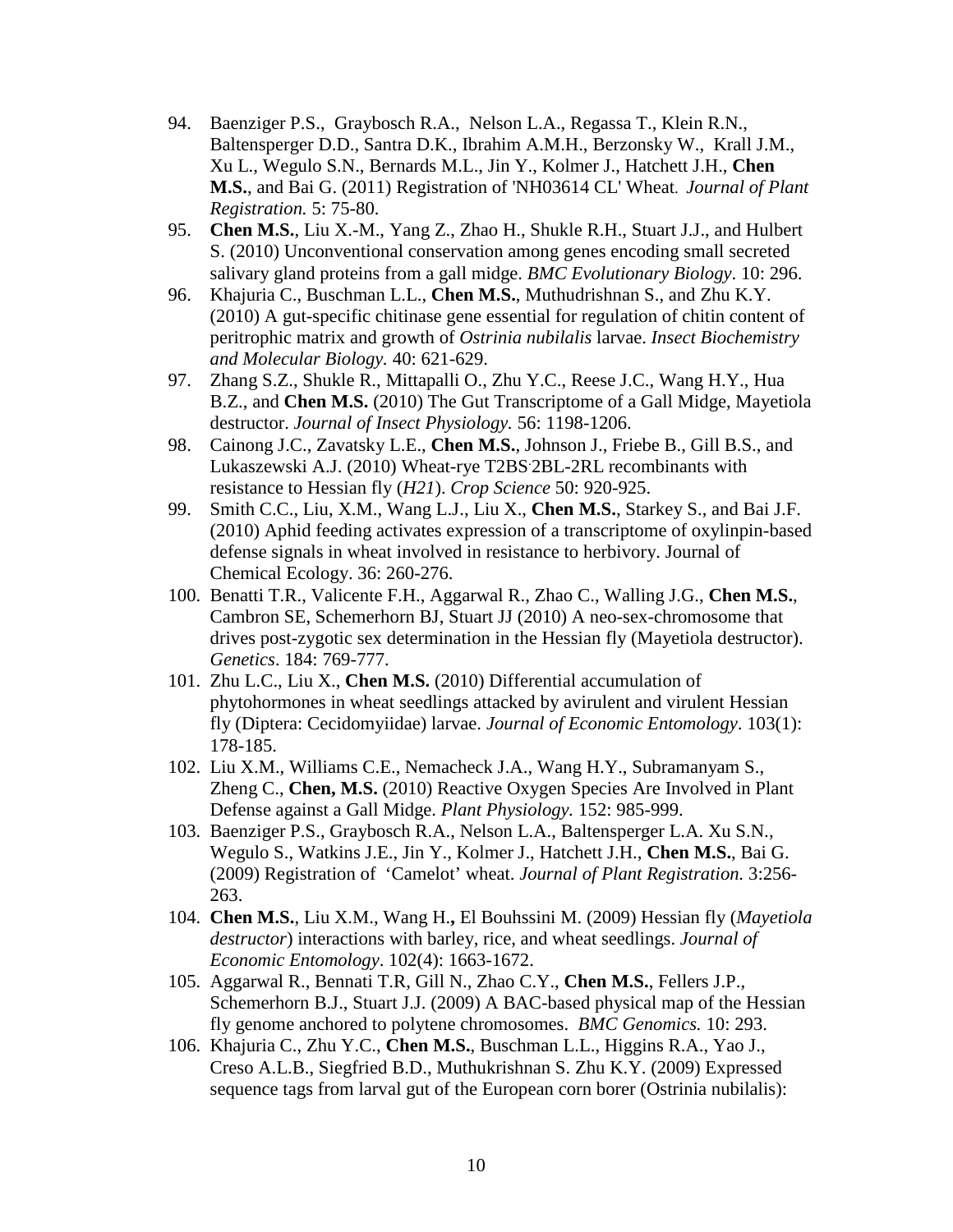Exploring candidate genes potentially involved in Bacillus thuringiensis toxicity and resistance. *BMC Genomics*. 10: 286.

- 107. Haley S.D., Johnson J.J., Westra P.H., Peairs F.B., Stromberger J.A., Heaton E.E., Seifert S.A., Kottke R.A., Rudolph J.B., Bai B., Bowden R.L., **Chen M.S.**, Chen X., Jin Y., Kolmer J.A., Seabourn B.W. (2009) Registration of 'Thunder CL' Wheat. *Journal of Plant Registration.* 3(2): 181-184.
- 108. El Bouhssini M., **Chen M.-S.,** Lhaloui S., Zharmukhamedova G., Rihawi F. (2009) Virulence of Hessian fly (Diptera: Cecidomyiidae) in the Fertile Crescent. Journal of Applied Entomology. 133(5): 381-385.
- 109. **Chen M.S.**, Echegaray E., Whitworth, R.J., Wang H., Sloderbeck, P.E., Knutson, A., Giles K.L. Royer T.A. (2009) Virulence analysis of Hessian fly (*Mayetiola destructor*) populations from Texas, Oklahoma, and Kansas. *Journal of Economic Entomology*. 102(2): 774-780.
- 110. Shukle R.H., Mittapalli O, Morton P.K., **Chen M.S.** (2009) Characterization and expression analysis of a gene encoding a secreted lipase-like protein expressed in the salivary glands of the larval Hessian fly, *Mayetiola destructor* (Say). *Journal of Insect Physiology*. 55 (2): 104-111.
- 111. Wu J.-X., Liu X.-M., Zhang S.-Z., Y.-C. Zhu, Whitworth R.J., **Chen M.-S.** (2008) Differential responses of wheat inhibitor-like genes to Hessian fly, *Mayetiola destructor*, attacks during compatible and incompatible interactions. *Journal of Chemical Ecology.* 34:1005-1012.
- 112. Mutti N.S., Pappan L.K., Begum K., Pappan K., **Chen M.S.**, Park Y., Reese J.C., Reeck G.R. (2008) A protein from the salivary glands of the pea aphid, *Acyrthosiphon pisum,* is essential in feeding on a host plant. *Proceeding of National Academy of Science USA*. 105(29):9965-9969.
- 113. Ibrahim A.M.H., Haley S.D., Baenziger P.S., Jin Y., Langham M.A.C., Rickertsen J., Kalsbeck S., Little R., Ingemansen J., Chung O.K., Seabourn B.W., Bai G.H., **Chen M.S.**, McVey D.V. (2008) Registration of 'Alice' Wheat. *Journal of Plant Registration.* 2:110-114.
- 114. Ibrahim A.M.H., Haley S.D., Baenziger P.S., Jin Y., Langham M.A.C., Rickertsen J., Kalsbeck S., Little R., Ingemansen J., Chung O.K., Seabourn B.W., Bai G.H., **Chen M.S.**, McVey D.V. (2008) Registration of 'Darrell' Wheat. *Journal of Plant Registration.* 2:115-121.
- 115. Baenziger P.S., Beecher B., Graybosch R.A., Ibrahim A.H.M., Baltensperger D.D., Nelson L.A., Jin Y., Wegulo S.N., Watkins J. E., Hatchet J.H., **Chen M.S.**, Bai, G. (2008) Registration of 'NE01643' wheat. *Journal of Plant Registration.* 2:36-42*.*
- 116. **Chen M.S.**, Zhao H.X., Zhu Y.C., Scheffler B., Liu X.M., Liu X., Hulbert S., Stuart J.J. (2008) Analysis of Transcripts and Proteins Expressed in the Salivary Glands of Hessian Fly (*Mayetiola destructor*) Larvae. *Journal of Insect Physiology.* 54:1-16.
- 117. Zhu L., Liu X.M., Liu X., Jeannotte R., Reese J.C., Harris M., Stuart J.J., **Chen M.S.** (2008) Hessian Fly (*Mayetiola Destructor*) Attack Causes Dramatic Shift in Carbon and Nitrogen Metabolism in Wheat. *Molecular Plant-Microbe Interactions.* 21:70-78*.*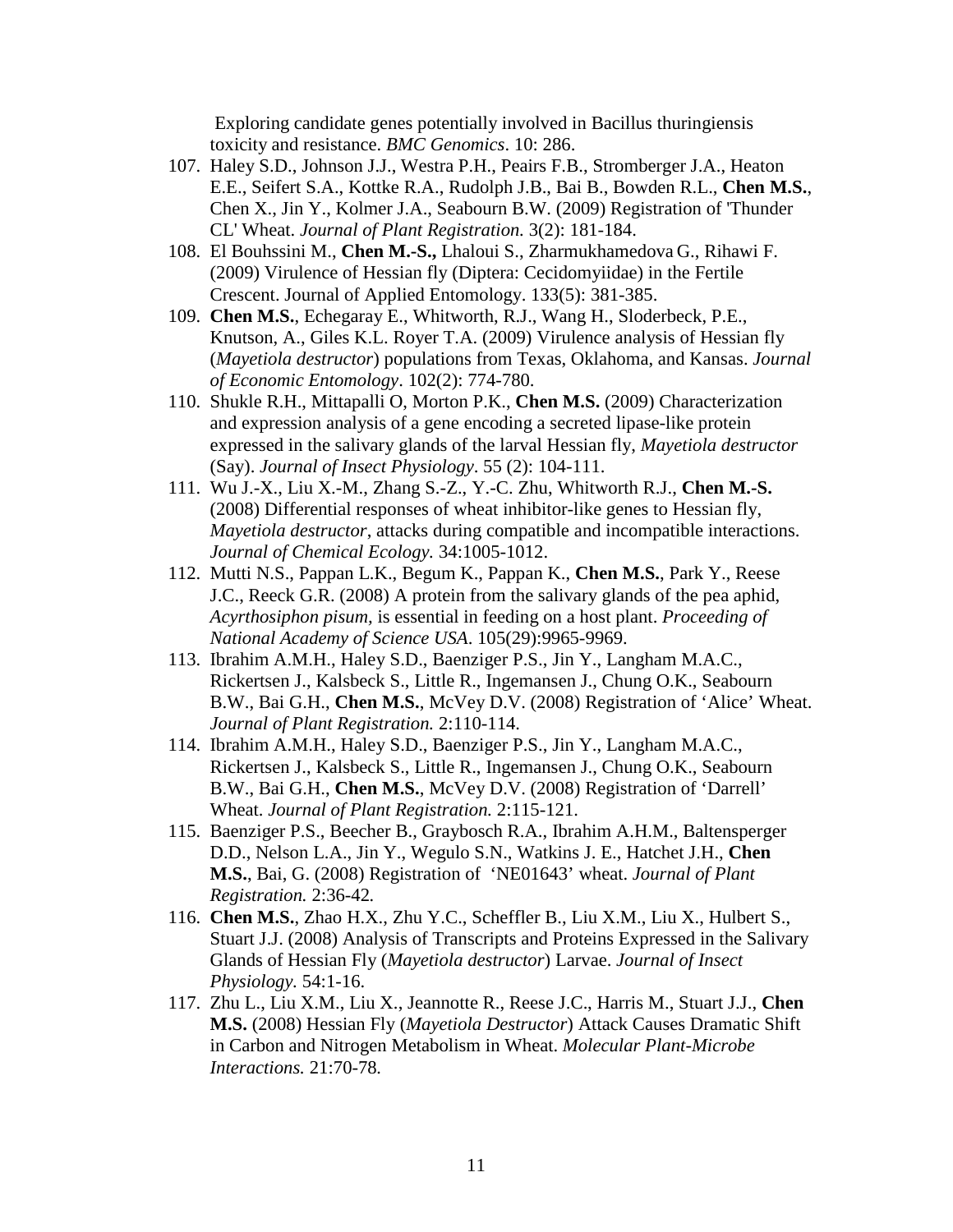- 118. Liu X.L., Bai. J., Huang L., Zhu L., Liu X., Weng N., Reese J.C., Harris M., Stuart J.J., and **Chen M.S.** (2007) Gene Expression of Different Wheat Genotypes during Attack by Virulent and Avirulent Hessian Fly (*Mayetiola destructor*) Larvae. *Journal of Chemical Ecology.* 33:2171-2194*.*
- 119. Prabhakar S. **Chen M.S.,** Elpidina E.N., Vinokurov K.S., Smith C.M., Oppert B. (2007) Sequence analysis and molecular characterization of larval midgut cDNA transcripts encoding peptidases from the yellow mealworm, *Tenebrio molitor* L. *Insect Molecular Biology.* 16(4):455–468.
- 120. Zhu Y.C., Snodgrass G.L., **Chen M.S.** (2006) Comparative study on glutathione S-transferase activity, cDNA, and gene expression between Malathion susceptible and resistant strains of the tarnished plant bug, *Lygus lineolaris. Pesticide Biochemistry and Physiology.* 87(1):62-72.
- 121. Zhu, Y.C., Snodgrass, G.L., and **Chen, M.S.** (2006) Interaction of Cry1Ac toxin (Bacillus thuringiensis) and proteinase inhibitors on the growth, development, and midgut proteinase activities of the bollworm, Helicoverpa zea. *Pesticide Biochemistry and Physiology.* 87(1):39-46.
- 122. Zhao H.-X., Liu X.-M., **Chen M.S.** (2006) *H22*, a major resistance gene to the Hessian fly (*Mayetiola destructor*), is mapped to the distal region of wheat chromosome 1DS. *Theoretical and Applied Genetics.* 113(8):1491-1496.
- 123. **Chen M. S.,** Liu X., Zhu Y.C., Reese J.C., Wilde G.E. (2006). Genes Encoding a group of related small secreted proteins from the gut of Hessian fly larvae [*Mayetiola Destructor* (Say)] *Insect Science.* 13:339-348.
- 124. Maddur A.A., Liu X.M., Zhu Y.C., Fellers F.P., Oppert B., Park Y.S., Bai J., Wilde G.E., **Chen M.S.** (2006) Cloning and characterization of protease inhibitor-like cDNAs from the Hessian fly *Mayetiola destructor* (Say). *Insect Molecular Biology.* 15(4):485-496.
- 125. Liu X., Fellers J.P., Zhu Y.C., Mutti N.S., El-Bouhssini M., **Chen M.S.** (2006) Cloning and characterization of cDNAs encoding carboxypeptidase-like proteins from the gut of Hessian fly [*Mayetiola destructor* (Say)] larvae. *Insect Biochemistry and Molecular Biology.* 36:665-673.
- 126. **Chen M. S.** Fellers J.P., Zhu Y.C., Stuart J.J., Hulbert S., El-Bouhssini, Liu X. (2006). A super-family of genes coding for secreted salivary gland proteins from the Hessian fly, *Mayetiola destructor. Journal of Insect Science.* 6:12 [\(http://insectscience.org/6.12/\)](http://insectscience.org/6.12/).
- 127. Lobo N.F., Behura S.K., Aggarval R., Hill C.A., **Chen M.S.,** Collins F., Stuart J.J. (2006) Genomic analysis of a 1 Mb region near the telomere of Hessian fly chromosome X2 and avriulence gene *vH13*. *BMC Genomics.* 7:7.
- 128. Baenziger P.S., Beecher B., Graybosch R.A., Baltensperger D.D., Nelson L.A., Krall J.M., Jin Y., Watkins J.E., Lyon D.J., Martin A.R., **Chen M.S.**, and Bai G. (2006) Registration of 'Infinity CL' wheat. *Crop Science*. 46:975-977
- 129. Baenziger P.S., Beecher B. , Graybosch R.A., Baltensperger D.D., Nelson L.A., Jin Y., Hatchett J.H., **Chen M.S.**, Bai, G. (2006) Registration of 'Hallam' wheat. *Crop Science*. 46:977-979.
- 130. Liu X.M., Brown-Guedira G. L., Hatchett J. H., Owuoche J. O., **Chen, M. S.** (2005) Genetic characterization and molecular mapping of a Hessian fly-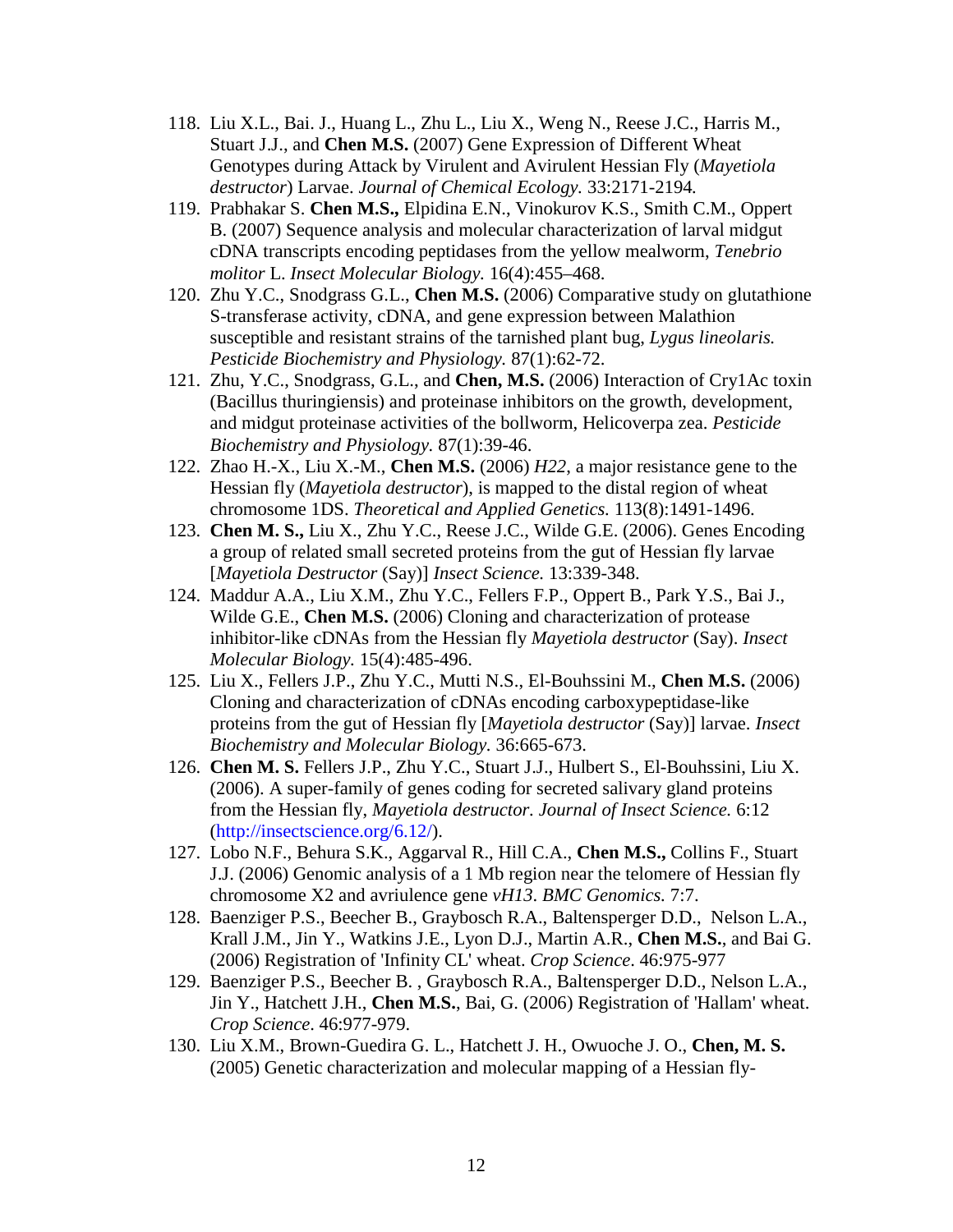resistance gene transferred from *T. turgidum* ssp. *dicoccum* to common wheat. *Theoretical and Applied Genetics* 111:1308-1315.

- 131. Liu X.M., Gill B.S., **Chen M.S.** (2005) Hessian fly resistance gene *H13* is mapped to a distal cluster of resistance genes in chromosome 6Ds of wheat. *Theoretical and Applied Genetics.* 111:243-249.
- 132. Liu X.M., Fritz A.K., Reese J.C., Wilde G.E., Gill B.S., **Chen M.S.** (2005) *H9*, *H10*, and *H11* compose a cluster of Hessian fly-resistance genes in the distal gene-rich region of wheat chromosome 1AS. *Theoretical and Applied Genetics.*  110:1473-1480.
- 133. Brown-Guedira G.L., Hatchett J.H. Liu X.M., Fritz A.K., Owouche J.O., Gill B.S., Sears R.G., Cox T.S., **Chen M.S.** (2005) Registration of KS99WGRC42 Hessian fly resistant hard red winter wheat germplasm. *Crop Science*. 45:805- 805.
- 134. Zhu Y.C., Liu X., Maddur M., Oppert B., **Chen M.S.** (2005) Cloning and characterization of chymotrypsin- and trypsin-like cDNAs from the gut of the Hessian fly [*Mayetiola destructor* (say)]. *Insect Biochemistry and Molecular Biology.* 35(1):23-32.
- 135. Zhu Y.C., Snodgrass G.L., **Chen M.S.** (2004) Enhanced esterase gene expression and activity in a malathion-resistant strain of the tarnished plant bug, *Lygus lineolaris*. *Insect Biochemistry and Molecular Biology.* 34(11):1175- 1186*.*
- 136. Behura S., Fernando H., Rider S.D.Jr., **Chen M.S.,** Jackson S., Stuart J.J. (2004) A physically anchored genetic map and linkage to avirulence reveals recombination suppression over the proximal region of Hessian fly chromosome A2. *Genetics.* 167:343-355.
- 137. Liu X.M., Fellers J.P., Wilde G.E., Stuart J.J. **Chen M.S.** (2004) Characterization of two genes expressed in the salivary glands of the Hessian fly [*Mayetiola destructor* (Say)]. *Insect Biochemistry and Molecular Biology.* 34(3):229-237.
- 138. **Chen M.S.**, Fellers J.P., Stuart J.J. Reese J.C. Liu X.M. (2004) A group of related cDNAs encoding secreted proteins from Hessian fly [*Mayetiola destructor* (Say)] salivary glands. *Insect Molecular Biology.* 13(1):101-108.
- 139. Baenziger P.S., Beecher B., Graybosch R.A., Baltensperger D.D., Nelson L.A., Krall J.M., McVey D.V., Watkins J.E., Hatchett J.H., **Chen M.S.** (2004) Registration of 'Goodstreak' wheat. *Crop Science*. 44:1473-1474.
- 140. Baenziger P.S., Beecher B., Graybosch R.A., Baltensperger D.D., Nelson L.A., McVey D.V., Watkins J.E., Hatchett J.H., **Chen M.S.** (2004) Registration of 'Harry' wheat. *Crop Science.* 44:1474-1475.
- 141. **Chen M.**S., Goswami P., Laszlo A. (2002) Differential accumulation of U14 snoRNA and hsc70 mRNA under various stress conditions in Chinese hamster cells. *Cell Stress and chaperones.* 7(1):65-72.
- 142. **Chen M.S.**, Laszlo A., Higashikubo R., Roti Roti J.L. (2001) Multiple splicing forms of human Rad17 and their response to X-ray radiation. *Gene.* 277:145- 152.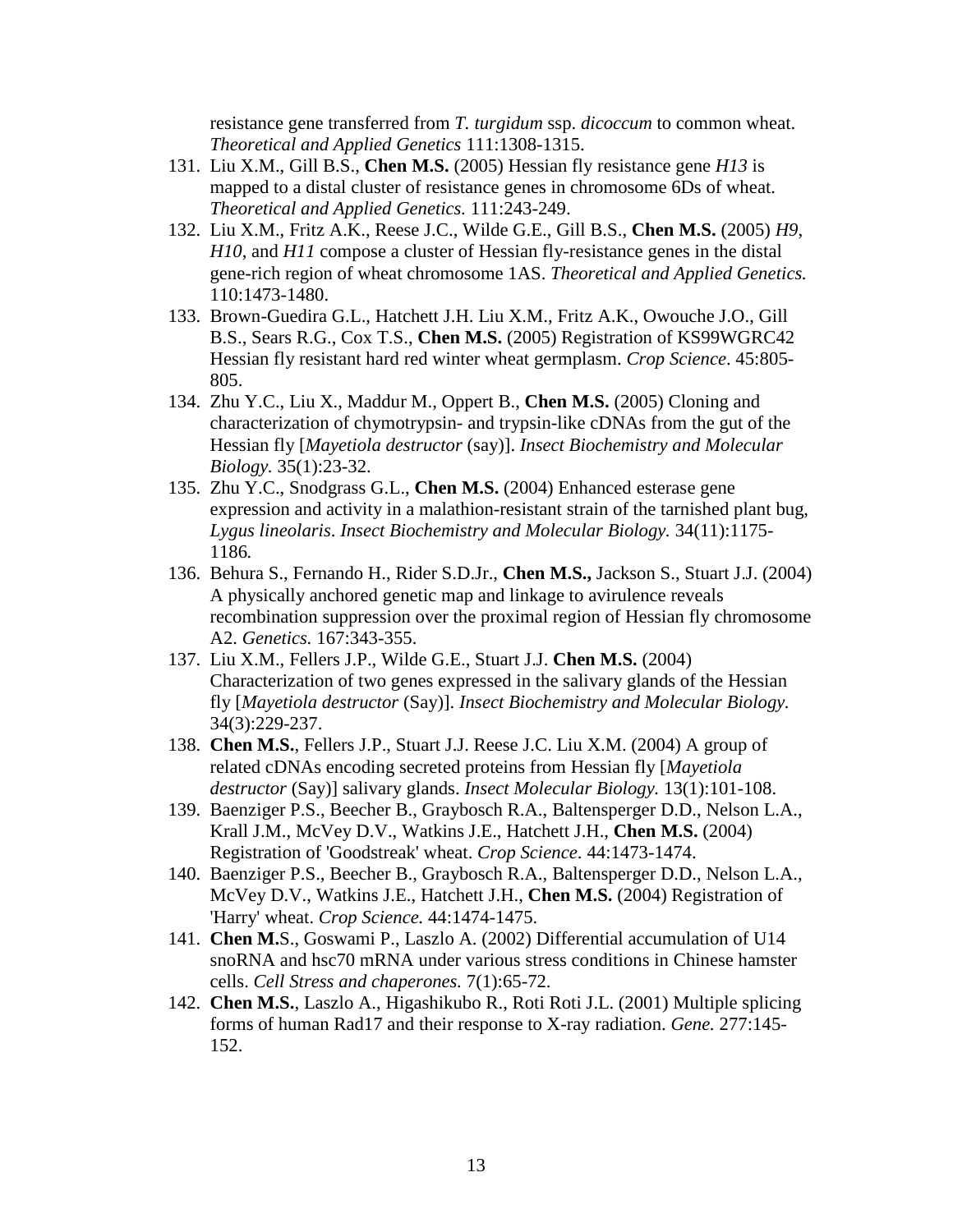- 143. **Chen M.**S., Laszlo A., Roti Roti J., Hunt C. (2001) Determination of the impact of DNA damage sites on DNA duplex stability by a competitive mobility shift assay (CMSA). *Analytical Biochemistry.* 298:121-124.
- 144. **Chen M.S.**, Roti Roti J.L, Laszlo A (1999) Hsc40, a new member of the hsp40 family, exhibits similar expression profile to that of hsc70 in mammalian cells. *Gene.* 238:333-341.
- 145. **Chen M.S.,** Laszlo, A. (1999) Unique features of Chinese hamster S13 gene relative to its human and *Xenopus* analogs. *DNA and Cell Biology.* 18(6):463- 470.
- 146. **Chen M.S.**, Laszlo, A., Roti Roti, J.L., Hunt, C. (1996) Detection of single base mutations by a competitive mobility shift assay. *Analytical Biochemistry.* 239:61-69.
- 147. **Chen M.S.** Featherstone T., Laszlo, A. (1996) Amplification and altered expression of the hsc70/U14 snoRNA gene in a heat resistant Chinese hamster cell line. *Cell Stress and chaperones.* 1:47-61.
- 148. **Chen M.S.**, Fornace A., Laszlo A. (1996) Characterization of an hsp70 related clone encoding a 33 kD protein with homology to a protein which associates with polysomes. *Biochim. Biophys. Acta.* 1297:124-126.
- 149. Feng G.H., Richardson M., **Chen M.S.,** Kramer K.J., Morgan T.D., Reeck G.R. (1996)  $\alpha$ -Amylase inhibitors from wheat: a sequences and patterns of inhibition of insect and human α-amylases. *Insect Biochemistry and Molecular Biology*. 26:419-426.
- 150. **Chen M.S.,** Johnson B., Wen L., Muthukrishnan S., Kramer K. J., Morgan T.D., Reeck G.R. (1992) Rice Cystatin: Bacterial expression, purification, cysteine proteinase inhibitory activity, and insect growth suppressing activity of a truncated form of the protein. *Protein Expression and Purification*. 3:41-49.
- 151. **Chen M.S.,** Feng G.H., Zen K.C., Richardson M., Valdes-Rodrigues S., Reeck G. R., Kramer K. J. (1992)  $\alpha$ -Amylases from three species of stored grain Coleoptera and their inhibition by wheat and corn proteinaceous inhibitors. *Insect Biochemistry and Molecular Biology*. 22(3):261-268.
- 152. Feng G.H., **Chen M.S.**, Kramer K.J., and Reeck G.R. (1991) α-Amylase inhibitors from rice: fractionation and selectivity towards insects, mammalian and bacterial α-Amylases. *Cereal Chemistry.* 68(5):516-521.
- 153. Feng G.H., **Chen M.S.**, Kramer K.J., Reeck G.R. (1991) Reversed-phase highperformance liquid chromatographic separation of wheat proteinaceous inhibitors of insect and mammalian α-amylase. *Cereal Chemistry*. 68(1):95-99.

#### **Review Articles and Book Chapters**

- 154. **Chen, M.S.**, Wu J.X., and Zhang G.H. (2010) Inducible direct defense of plants against insect herbivores. *In*: Liu, T. X. and Kang, L. Eds: Recent Advances in Entomological Research: From Molecular Biology to Pest Management. The High Education Press, Beijing. Chapter 3, pp30-43.
- 155. Zhu, Y.C., **Chen, M.S.**, and Abel, C.A. (2010) Potential use of proteinase inhibitors, avidin, and other bio-reagents for synergizing Bt performance and delaying resistance development to Bt. *In*: Liu, T. X. and Kang, L. Eds: Recent